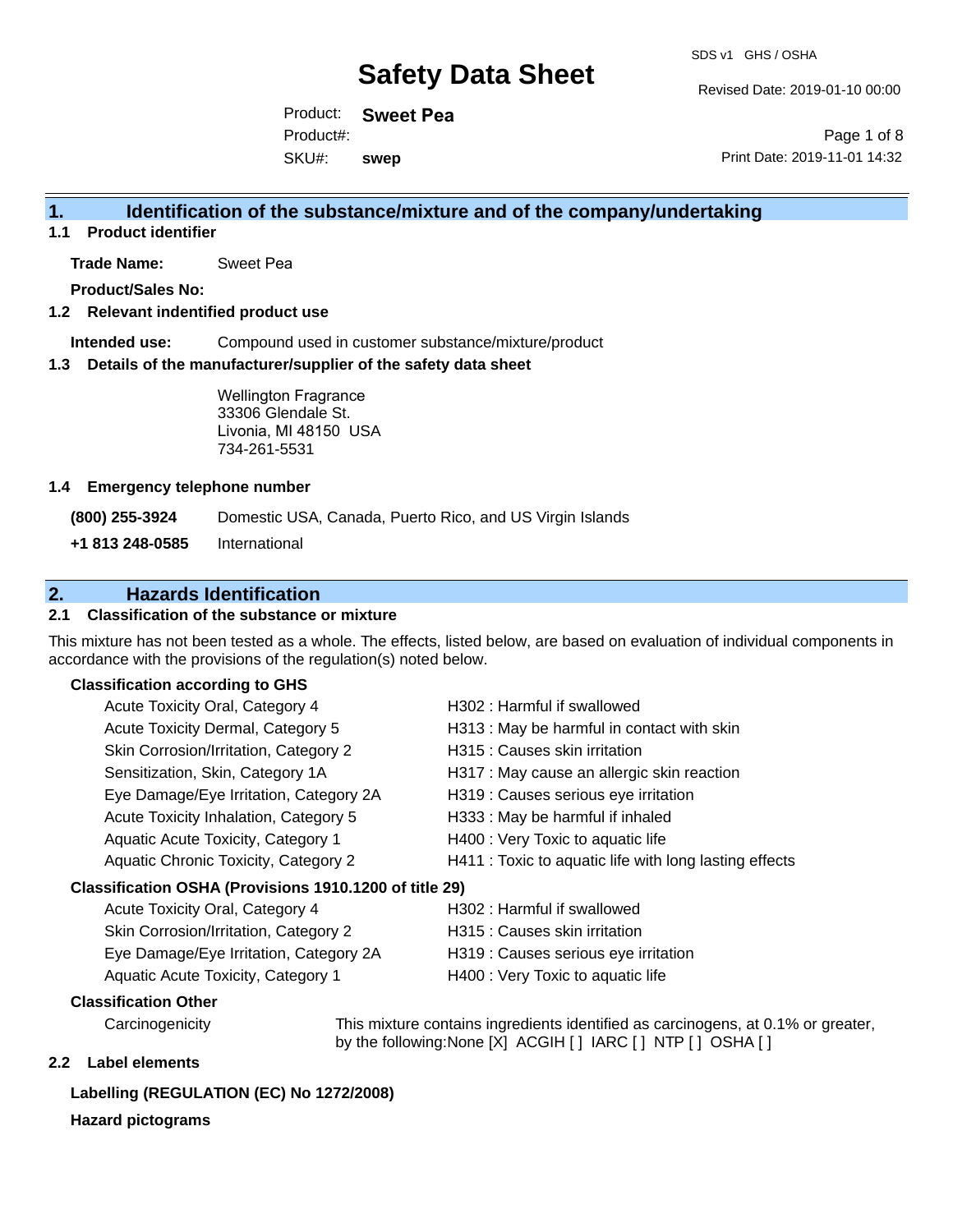SDS v1 GHS / OSHA

Revised Date: 2019-01-10 00:00

Product: **Sweet Pea** SKU#: Product#: **swep**

Page 2 of 8 Print Date: 2019-11-01 14:32



### **Signal Word: Warning Hazard statments** H302 Harmful if swallowed H313 May be harmful in contact with skin H315 Causes skin irritation H317 May cause an allergic skin reaction H319 Causes serious eye irritation H333 May be harmful if inhaled H400 Very Toxic to aquatic life H411 Toxic to aquatic life with long lasting effects

#### **Precautionary Statements**

#### **Prevention:**

| P <sub>264</sub> | Wash hands thoroughly after handling                                  |
|------------------|-----------------------------------------------------------------------|
| P270             | Do not eat, drink or smoke when using this product                    |
| P272             | Contaminated work clothing should not be allowed out of the workplace |
| P273             | Avoid release to the environment                                      |

#### **Response:**

| $P301 + P312 + P330$ | IF SWALLOWED: Call a POISON CENTER or doctor/physician if you feel unwell Rinse<br>mouth                                         |
|----------------------|----------------------------------------------------------------------------------------------------------------------------------|
| $P302 + P352$        | IF ON SKIN: Wash with soap and water                                                                                             |
| $P304 + P312$        | IF INHALED: Call a POISON CENTER or doctor/physician if you feel unwell                                                          |
| $P305 + P351 + P338$ | IF IN EYES: Rinse cautiously with water for several minutes Remove contact lenses if<br>present and easy to do. continue rinsing |
| $P333 + P313$        | If skin irritation or a rash occurs: Get medical advice/attention                                                                |
| $P337 + P313$        | If eye irritation persists: Get medical advice/attention                                                                         |
| P362                 | Take off contaminated clothing and wash before reuse                                                                             |
| P363                 | Wash contaminated clothing before reuse                                                                                          |
| P391                 | <b>Collect Spillage</b>                                                                                                          |
|                      |                                                                                                                                  |

#### **2.3 Other Hazards**

#### **no data available**

### **3. Composition/Information on Ingredients**

#### **3.1 Mixtures**

This product is a complex mixture of ingredients, which contains among others the following substance(s), presenting a health or environmental hazard within the meaning of the UN Globally Harmonized System of Classification and Labeling of Chemicals (GHS):

| CAS#       |     | Conc. |                           |
|------------|-----|-------|---------------------------|
| Ingredient | EC# | Range | <b>GHS Classification</b> |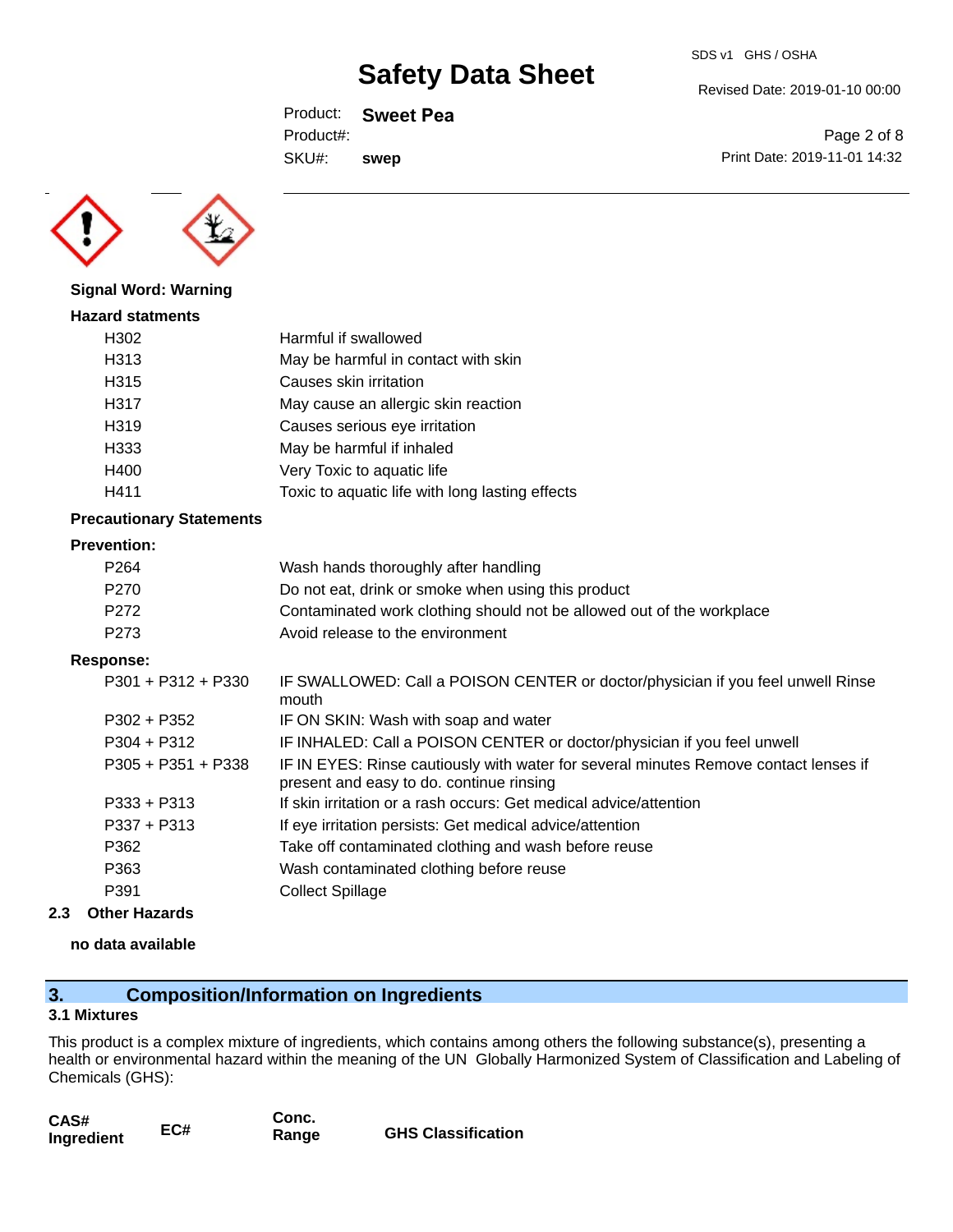SDS v1 GHS / OSHA

Revised Date: 2019-01-10 00:00

Product: **Sweet Pea**

Product#:

**Conc.** 

SKU#: **swep**

Page 3 of 8 Print Date: 2019-11-01 14:32

| CAS#<br>Ingredient     | EC#                                 | Conc.<br>Range                                           | <b>GHS Classification</b>                                                                   |
|------------------------|-------------------------------------|----------------------------------------------------------|---------------------------------------------------------------------------------------------|
| 120-51-4               | 204-402-9                           | 60 - 70 %                                                | H302; H313; H400; H411                                                                      |
| <b>Benzyl Benzoate</b> |                                     |                                                          |                                                                                             |
| 140-11-4               | 205-399-7                           | $2 - 5%$                                                 | H303; H401; H412                                                                            |
| Benzyl acetate         |                                     |                                                          |                                                                                             |
| 6259-76-3              | 228-408-6                           | $2 - 5%$                                                 | H315; H317; H319; H400; H410                                                                |
| Hexyl salicylate       |                                     |                                                          |                                                                                             |
| 80-54-6                | 201-289-8                           | $2 - 5%$                                                 | H227; H302; H315; H317; H361; H401;                                                         |
|                        | <b>Butylphenyl Methylpropional</b>  |                                                          | H412                                                                                        |
| 706-14-9               | 211-892-8                           | $2 - 5%$                                                 | H316                                                                                        |
| gamma-Decalactone      |                                     |                                                          |                                                                                             |
| 78-70-6                | 201-134-4                           | $1 - 2%$                                                 | H227; H303; H315; H317; H319; H402                                                          |
| Linalool               |                                     |                                                          |                                                                                             |
| 127-51-5               | 204-846-3                           | $1 - 2%$                                                 | H316; H317; H320; H401; H411                                                                |
| a-Isomethyl ionone     |                                     |                                                          |                                                                                             |
| 2050-08-0              | 218-080-2                           | $1 - 2%$                                                 | H302; H400; H410                                                                            |
| Amyl salicylate        |                                     |                                                          |                                                                                             |
| 105-95-3               | 203-347-8                           | $1 - 2%$                                                 | H401                                                                                        |
| Ethylene brassylate    |                                     |                                                          |                                                                                             |
| 115-95-7               | 204-116-4                           | $1 - 2%$                                                 | H227; H315; H317; H320; H402                                                                |
| <b>Linalyl Acetate</b> |                                     |                                                          |                                                                                             |
| 52475-86-2             | 257-942-2                           | $1 - 2%$                                                 | H315; H317; H318; H400; H410                                                                |
|                        |                                     |                                                          | 1-Methyl-4-(4-methyl-3-pentenyl)cyclohex-3-ene-1-carbaldehyde                               |
| 101-86-0               | 202-983-3                           | $1 - 2%$                                                 | H303; H316; H317; H400; H411                                                                |
|                        | Hexyl cinnamaldehyde                |                                                          |                                                                                             |
| 106-24-1               | 203-377-1                           | $1 - 2%$                                                 | H303; H315; H317; H318; H402                                                                |
| Geraniol               |                                     |                                                          |                                                                                             |
| 57378-68-4             | 260-709-8                           | $0.1 - 1.0 %$                                            | H302; H315; H317; H318; H400; H410                                                          |
|                        |                                     |                                                          | delta-1-(2,6,6-Trimethyl-3-cyclohexen-1-yl)-2-buten-1-one (delta-Damascone)                 |
| 87731-18-8             | 401-620-8                           | $0.1 - 1.0 \%$                                           | H303; H317; H401                                                                            |
|                        | Cyclooct-4-en-1-yl methyl carbonate |                                                          |                                                                                             |
|                        |                                     | See Section 16 for full text of GHS classification codes |                                                                                             |
|                        |                                     |                                                          | See Section 16 for full text of GHS classification codes which where not shown in section 2 |

Total Hydrocarbon Content  $(\% w/w) = 0.00$ 

| <b>First Aid Measures</b><br>4.                 |                                                                                                               |
|-------------------------------------------------|---------------------------------------------------------------------------------------------------------------|
| <b>Description of first aid measures</b><br>4.1 |                                                                                                               |
| Inhalation:                                     | Remove from exposure site to fresh air and keep at rest.<br>Obtain medical advice.                            |
| Eye Exposure:                                   | Flush immediately with water for at least 15 minutes.<br>Contact physician if symptoms persist.               |
| <b>Skin Exposure:</b>                           | Remove contaminated clothes. Wash thoroughly with water (and soap).<br>Contact physician if symptoms persist. |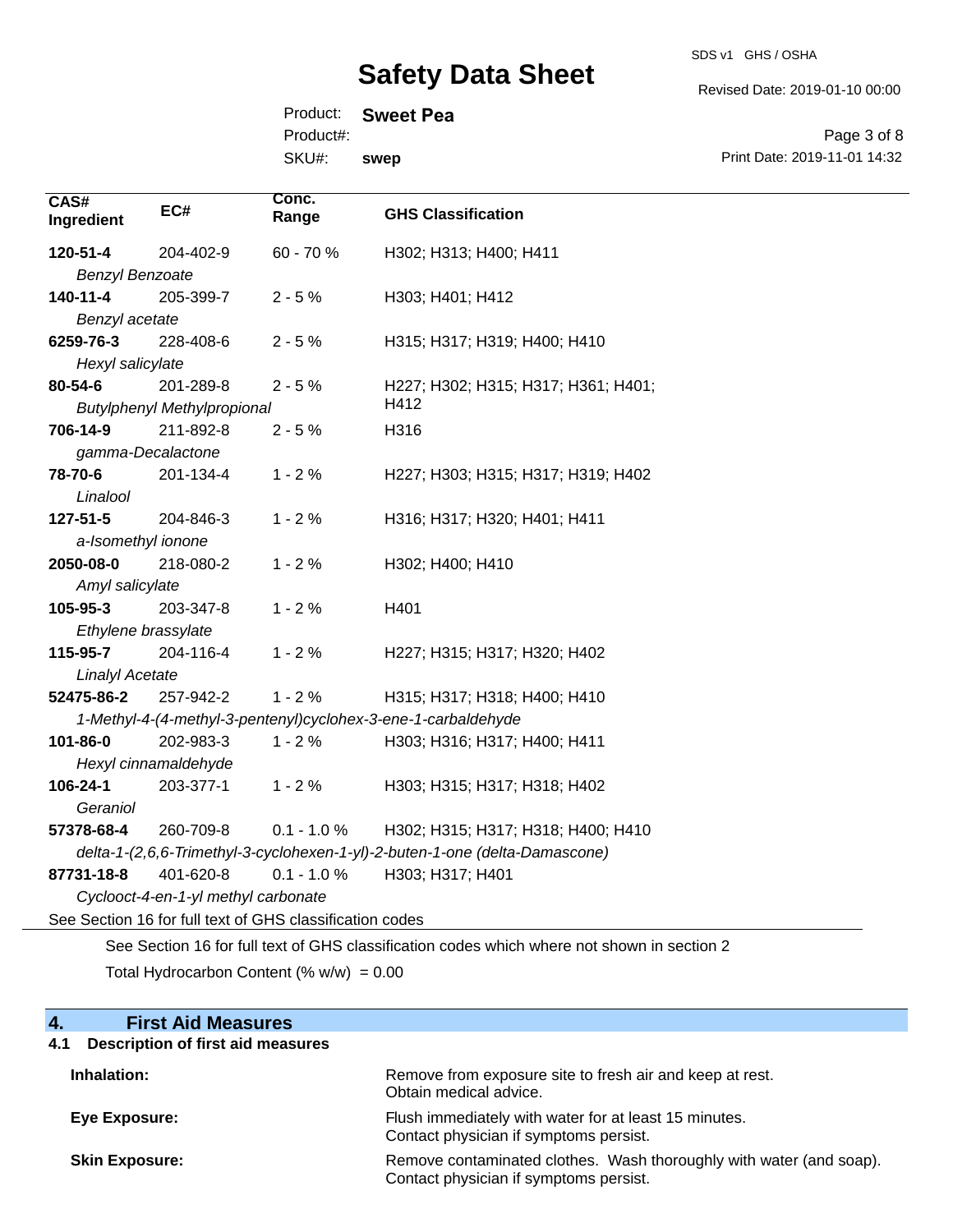SDS v1 GHS / OSHA

Revised Date: 2019-01-10 00:00

Print Date: 2019-11-01 14:32

Page 4 of 8

Product: **Sweet Pea** SKU#: Product#: **swep**

**Ingestion: Rinse mouth with water and obtain medical advice. Rinse mouth with water and obtain medical advice. 4.2 Most important symptoms and effects, both acute and delayed Symptoms:** no data available **Risks:** Risks: Refer to Section 2.2 "Hazard Statements" **4.3 Indication of any immediate medical attention and special treatment needed Treatment:** Refer to Section 2.2 "Response" **5. Fire-Fighting measures 5.1 Extinguishing media** Suitable: Carbon dioxide (CO2), Dry chemical, Foam **Unsuitable** Do not use a direct water jet on burning material **5.2 Special hazards arising from the substance or mixture During fire fighting:** Water may be ineffective **5.3 Advice for firefighters Further information:** Standard procedure for chemical fires

#### **6. Accidental Release Measures**

#### **6.1 Personal precautions, protective equipment and emergency procedures**

Avoid inhalation and contact with skin and eyes. A self-contained breathing apparatus is recommended in case of a major spill.

#### **6.2 Environmental precautions**

Keep away from drains, soil, and surface and groundwater.

#### **6.3 Methods and materials for containment and cleaning up**

Clean up spillage promptly. Remove ignition sources. Provide adequate ventilation. Avoid excessive inhalation of vapors. Gross spillages should be contained by use of sand or inert powder and disposed of according to the local regulations.

#### **6.4 Reference to other sections**

Not Applicable

### **7. Handling and Storage**

#### **7.1 Precautions for safe handling**

Apply according to good manufacturing and industrial hygiene practices with proper ventilation. Do not drink, eat or smoke while handling. Respect good personal hygiene.

#### **7.2 Conditions for safe storage, including any incompatibilities**

Store in a cool, dry and ventilated area away from heat sources and protected from light in tightly closed original container. Avoid uncoated metal container. Keep air contact to a minimum.

#### **7.3 Specific end uses**

No information available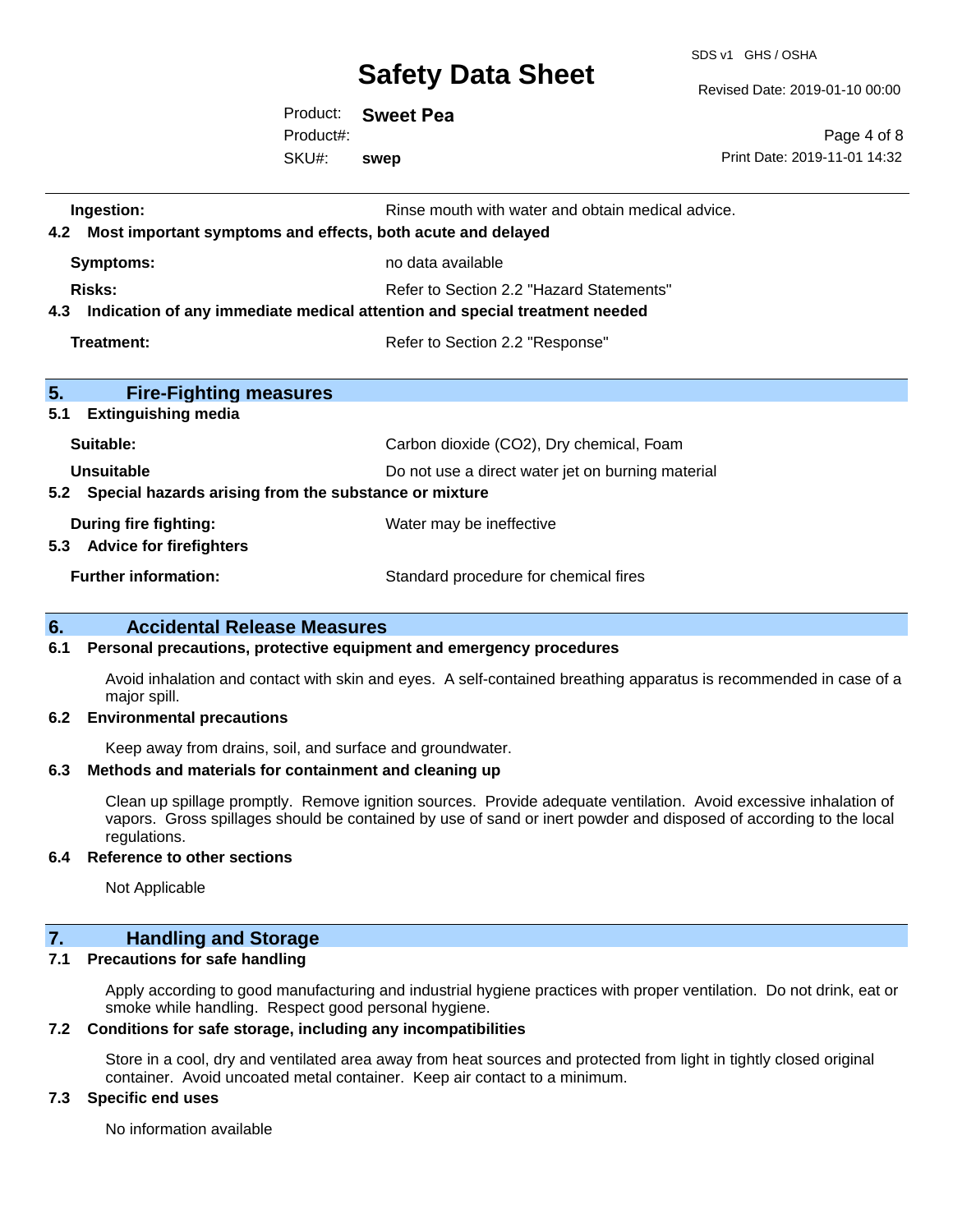SDS v1 GHS / OSHA

Revised Date: 2019-01-10 00:00

Product: **Sweet Pea** SKU#: Product#: **swep**

Page 5 of 8 Print Date: 2019-11-01 14:32

| 8.                                          |                | <b>Exposure Controls/Personal Protection</b>                                                                                             |         |                           |             |             |
|---------------------------------------------|----------------|------------------------------------------------------------------------------------------------------------------------------------------|---------|---------------------------|-------------|-------------|
| 8.1 Control parameters                      |                |                                                                                                                                          |         |                           |             |             |
| <b>Exposure Limits:</b><br><b>Component</b> |                |                                                                                                                                          | ACGIH   | ACGIH                     | <b>OSHA</b> | <b>OSHA</b> |
|                                             |                |                                                                                                                                          | TWA ppm | STEL ppm TWA ppm STEL ppm |             |             |
| 140-11-4                                    | Benzyl acetate |                                                                                                                                          | 10      |                           |             |             |
| <b>Engineering Controls:</b>                |                | Use local exhaust as needed.                                                                                                             |         |                           |             |             |
|                                             |                | 8.2 Exposure controls - Personal protective equipment                                                                                    |         |                           |             |             |
| Eye protection:                             |                | Tightly sealed goggles, face shield, or safety glasses with brow guards and side shields, etc.<br>as may be appropriate for the exposure |         |                           |             |             |
| <b>Respiratory protection:</b>              |                | Avoid excessive inhalation of concentrated vapors. Apply local ventilation where appropriate.                                            |         |                           |             |             |
| <b>Skin protection:</b>                     |                | Avoid Skin contact. Use chemically resistant gloves as needed.                                                                           |         |                           |             |             |

### **9. Physical and Chemical Properties**

## **9.1 Information on basic physical and chemical properties**

| <b>Appearance:</b>           | Liquid                 |
|------------------------------|------------------------|
| Odor:                        | Conforms to Standard   |
| Color:                       | Greenish Yellow (G2-5) |
| <b>Viscosity:</b>            | Liquid                 |
| <b>Freezing Point:</b>       | Not determined         |
| <b>Boiling Point:</b>        | Not determined         |
| <b>Melting Point:</b>        | Not determined         |
| <b>Flashpoint (CCCFP):</b>   | >200 F (93.33 C)       |
| <b>Auto flammability:</b>    | Not determined         |
| <b>Explosive Properties:</b> | None Expected          |
| <b>Oxidizing properties:</b> | None Expected          |
| Vapor Pressure (mmHg@20 C):  | 0.1523                 |
| %VOC:                        | 0.15                   |
| Specific Gravity @ 25 C:     | 1.0580                 |
| Density @ 25 C:              | 1.0550                 |
| Refractive Index @ 20 C:     | 1.5350                 |
| Soluble in:                  | Oil                    |

# **10. Stability and Reactivity**

| <b>10.1 Reactivity</b>                  | <b>None</b> |
|-----------------------------------------|-------------|
| <b>10.2 Chemical stability</b>          | Stable      |
| 10.3 Possibility of hazardous reactions | None known  |
| <b>10.4 Conditions to avoid</b>         | None known  |
|                                         |             |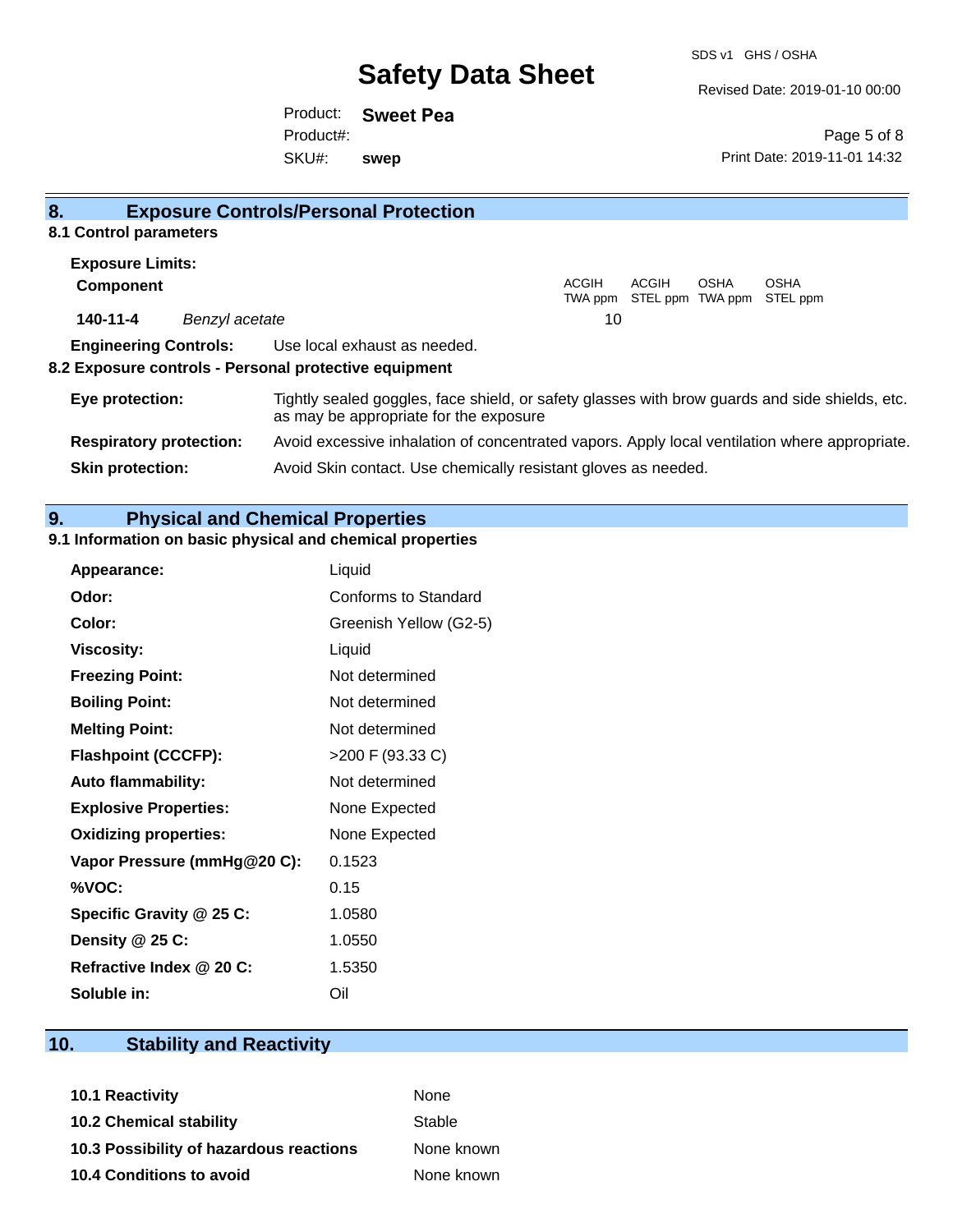SDS v1 GHS / OSHA

Revised Date: 2019-01-10 00:00

Product: **Sweet Pea** SKU#: Product#: **swep**

Page 6 of 8 Print Date: 2019-11-01 14:32

**10.6 Hazardous decomposition products** None known

**10.5 Incompatible materials** Strong oxidizing agents, strong acids, and alkalis

### **11. Toxicological Information**

**11.1 Toxicological Effects**

Acute Toxicity Estimates (ATEs) based on the individual Ingredient Toxicity Data utilizing the "Additivity Formula"

| Acute toxicity - Oral - (Rat) mg/kg                | (LD50: 1742.5975) Harmful if swallowed                   |
|----------------------------------------------------|----------------------------------------------------------|
| Acute toxicity - Dermal - (Rabbit) mg/kg           | (LD50: 4011.5306) May be harmful in contact with skin    |
| Acute toxicity - Inhalation - (Rat) mg/L/4hr       | (LD50: 58.3878) May be harmful if inhaled                |
| <b>Skin corrosion / irritation</b>                 | May be harmful if inhaled                                |
| Serious eye damage / irritation                    | Causes serious eye irritation                            |
| <b>Respiratory sensitization</b>                   | Not classified - the classification criteria are not met |
| <b>Skin sensitization</b>                          | May cause an allergic skin reaction                      |
| <b>Germ cell mutagenicity</b>                      | Not classified - the classification criteria are not met |
| Carcinogenicity                                    | Not classified - the classification criteria are not met |
| <b>Reproductive toxicity</b>                       | Not classified - the classification criteria are not met |
| Specific target organ toxicity - single exposure   | Not classified - the classification criteria are not met |
| Specific target organ toxicity - repeated exposure | Not classified - the classification criteria are not met |
| <b>Aspiration hazard</b>                           | Not classified - the classification criteria are not met |

#### **12. Ecological Information 12.1 Toxicity**

| Very Toxic to aquatic life                      |  |  |
|-------------------------------------------------|--|--|
| Toxic to aquatic life with long lasting effects |  |  |
| no data available                               |  |  |
| no data available                               |  |  |
|                                                 |  |  |
| no data available                               |  |  |
| no data available                               |  |  |
| no data available                               |  |  |
| no data available                               |  |  |
|                                                 |  |  |

#### **13. Disposal Conditions**

#### **13.1 Waste treatment methods**

Do not allow product to reach sewage systems. Dispose of in accordance with all local and national regulations. Send to a licensed waste management company.The product should not be allowed to enter drains, water courses or the soil. Do not contaminate ponds, waterways or ditches with chemical or used container.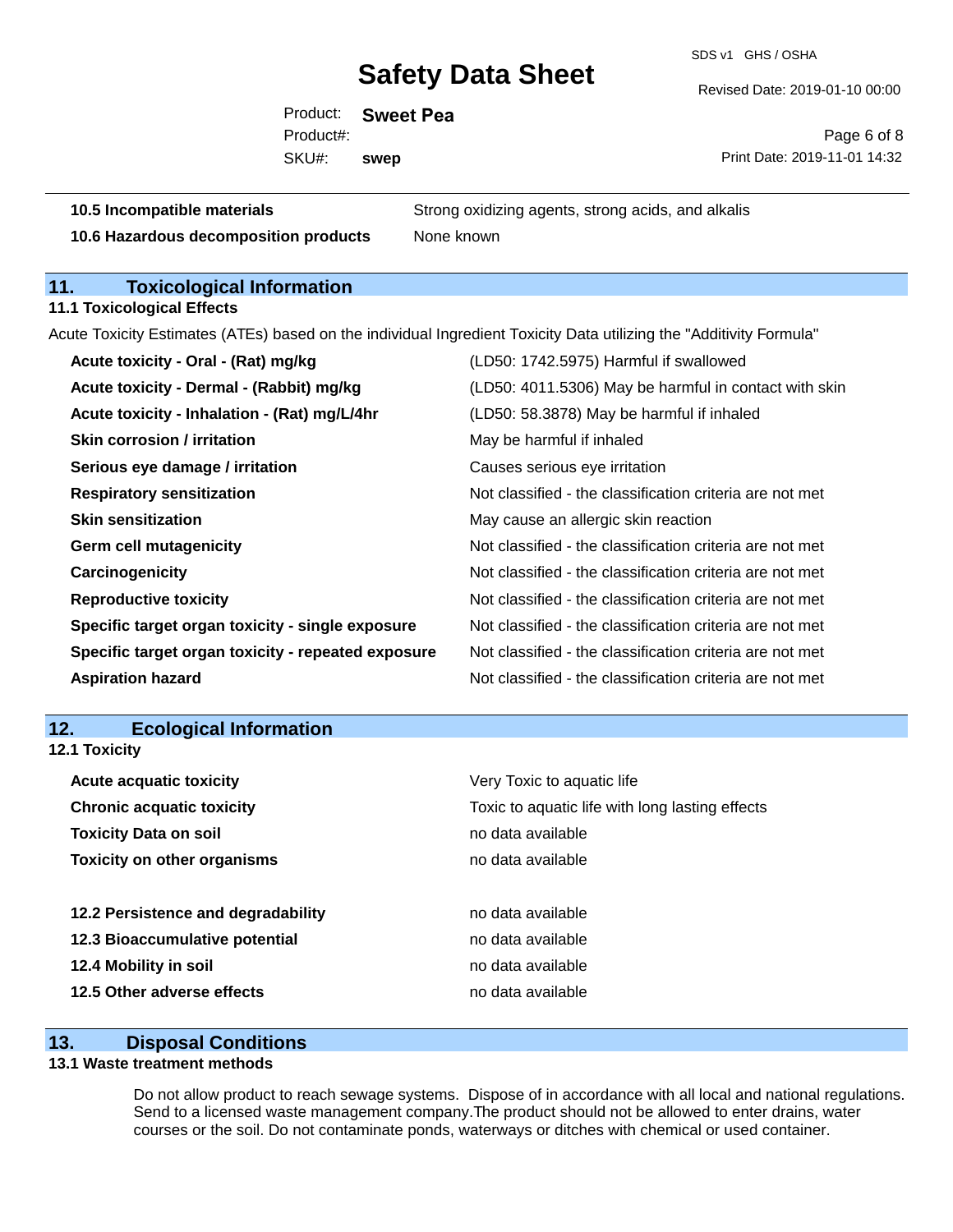SDS v1 GHS / OSHA

Revised Date: 2019-01-10 00:00

|           | Product: Sweet Pea |                              |
|-----------|--------------------|------------------------------|
| Product#: |                    | Page 7 of 8                  |
| SKU#:     | swep               | Print Date: 2019-11-01 14:32 |

# **14. Transport Information**

| <b>Marine Pollutant</b>                                       | Yes. Ingredient of greatest environmental impact:<br>120-51-4 : (60 - 70 %) : Benzyl Benzoate |              |                                     |                 |               |
|---------------------------------------------------------------|-----------------------------------------------------------------------------------------------|--------------|-------------------------------------|-----------------|---------------|
| <b>Regulator</b>                                              |                                                                                               | <b>Class</b> | <b>Pack Group</b>                   | <b>Sub Risk</b> | UN-nr.        |
| U.S. DOT (Non-Bulk)                                           |                                                                                               |              | Not Regulated - Not Dangerous Goods |                 |               |
| <b>Chemicals NOI</b>                                          |                                                                                               |              |                                     |                 |               |
| <b>ADR/RID (International Road/Rail)</b>                      |                                                                                               |              |                                     |                 |               |
| <b>Environmentally Hazardous</b><br>Substance, Liquid, n.o.s. |                                                                                               | 9            | Ш                                   |                 | <b>UN3082</b> |
| <b>IATA (Air Cargo)</b>                                       |                                                                                               |              |                                     |                 |               |
| <b>Environmentally Hazardous</b><br>Substance, Liquid, n.o.s. |                                                                                               | 9            | Ш                                   |                 | <b>UN3082</b> |
| <b>IMDG (Sea)</b>                                             |                                                                                               |              |                                     |                 |               |
| <b>Environmentally Hazardous</b><br>Substance, Liquid, n.o.s. |                                                                                               | 9            | $\mathbf{III}$                      |                 | UN3082        |

| 15.<br><b>Regulatory Information</b>      |                                                              |
|-------------------------------------------|--------------------------------------------------------------|
| <b>U.S. Federal Regulations</b>           |                                                              |
| <b>TSCA (Toxic Substance Control Act)</b> | All components of the substance/mixture are listed or exempt |
| 40 CFR(EPCRA, SARA, CERCLA and CAA)       | This product contains NO components of concern.              |
| <b>U.S. State Regulations</b>             |                                                              |
| <b>California Proposition 65 Warning</b>  | No Warning required                                          |
| <b>Canadian Regulations</b>               |                                                              |
| <b>DSL</b>                                | 100.00% of the components are listed or exempt.              |
|                                           |                                                              |

## **16. Other Information**

#### **GHS H-Statements referred to under section 3 and not listed in section 2**

| H227 : Combustible liquid                                 | H303: May be harmful if swallowed                              |
|-----------------------------------------------------------|----------------------------------------------------------------|
| H316 : Causes mild skin irritation                        | H317 : May cause an allergic skin reaction                     |
| H318 : Causes serious eye damage                          | H320 : Causes eye irritation                                   |
| H361: Suspected of damaging fertility or the unborn child | H401 : Toxic to aquatic life                                   |
| H402 : Harmful to aquatic life                            | H410 : Very toxic to aquatic life with long lasting<br>effects |
| H412 : Harmful to aquatic life with long lasting effects  |                                                                |
| <b>Total Fractional Values</b>                            |                                                                |
| (TFV) Risk                                                | (TFV) Risk                                                     |
| (85.63) Acute Toxicity Inhalation, Category 5             | (54.20) Aquatic Chronic Toxicity, Category 3                   |
| (35.00) Sensitization, Skin, Category 1                   | (5.39) Aquatic Chronic Toxicity, Category 2                    |
| (3.48) Eye Damage/Eye Irritation, Category 2A             | (3.30) Aquatic Chronic Toxicity, Category 4                    |
| (2.89) Aquatic Acute Toxicity, Category 1                 | (2.50) Sensitization, Skin, Category 1B                        |
| (2.24) Skin Corrosion/Irritation, Category 3              | (1.50) Sensitization, Skin, Category 1A                        |
|                                                           |                                                                |